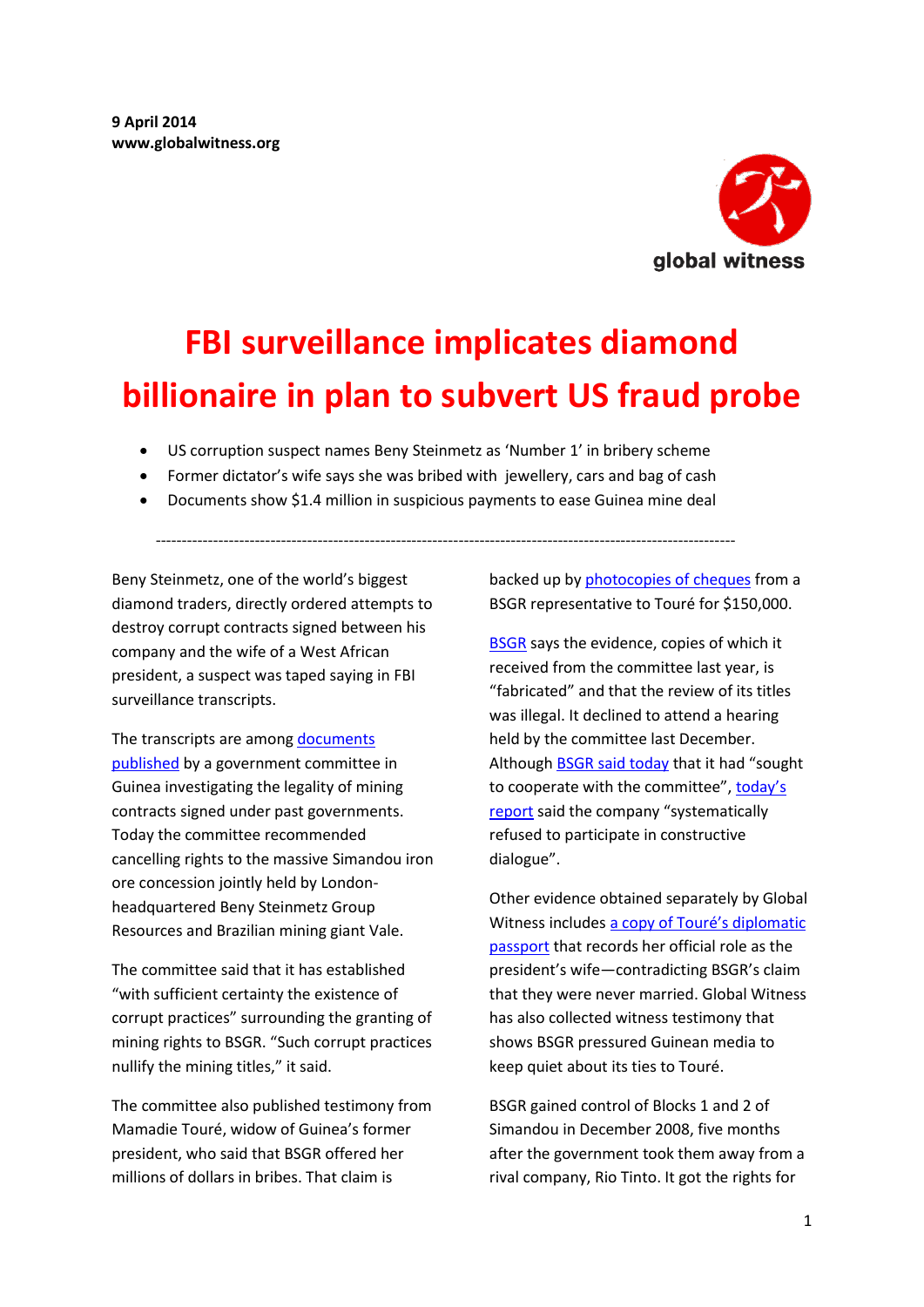nothing and in 2010 resold half of them to a Brazilian miner, Vale, for \$2.5 billion—more than twice Guinea's national budget that year. (BSGR says it invested \$160 million on Guinea mining projects before the sale and a total of more tha[n \\$650 million](http://www.globalwitness.org/sites/default/files/library/Screenshot%20BSGR%20650m%209%20April%2013.pdf) since 2006.)

Full development of Simandou could cost another \$10 billion, BSGR said in a [12](http://www.globalwitness.org/sites/default/files/library/BSGR%2012%20Sept%202012%20statement%2C%209%20April%202013.pdf)  [September 2012 statement](http://www.globalwitness.org/sites/default/files/library/BSGR%2012%20Sept%202012%20statement%2C%209%20April%202013.pdf). What it didn't say is that Vale would stump up the entire sum. Unpublished agreements seen by Global Witness show BSGR as a fully "carried" investor, paying nothing before the mine starts production. BSGR would eventually repay loans from the mining revenue.

"Under no circumstances" will BSGR be required to fund any of the feasibility study for Simandou, says a 30 April 2010 contract with Vale. After the study, the partners are to seek an outside loan. In the meantime, "nothing…shall require any member of the BSGR Guinea Group to incur any material expenditure". If a lender is found, Vale will "fund BSGR's share" of the remaining costs, says a separate 19 March 2010 agreement. If not, Vale will lend the money itself.

These arrangements cast doubt on BSGR's investment claims.

The one thing Vale did want from BSGR was its influence. "BSGR shall ensure the group benefits from its local knowledge and expertise" and its "standing and contacts in relation to government entities", says a 30 April 2010 shareholders agreement with Vale.

Vale gave evidence at the December hearing and has referred corruption allegations to BSGR. It is "likely" that Vale "did not participate in corrupt practices", the committee said in today's report.

The committee's recommendation is the latest development in a corruption scandal under investigation in at least four countries, including the United States, Switzerland and Guernsey, where BSGR is registered. In January last year, the US opened a federal grand jury inquiry into BSGR's Guinea transactions and quickly focused on a Frenchman who had represented BSGR in Guinea, Frédéric Cilins.

Between 25 March and 14 April 2013 Cilins travelled three times to Jacksonville, Florida, where Touré had moved after the death of her husband in 2008. There he repeatedly urged the president's widow to surrender contracts that offered her millions of dollars in bribes and 5 per cent of BSGR's Simandou claim in return for her help to win it. He also told her she should flee to Sierra Leone to avoid testifying against the company, and even offered to buy her ticket.

Over a chicken sandwich at Jacksonville airport, Cilins offered Touré \$1 million to destroy her bribe contracts with BSGR. What he didn't know was that Touré had become a cooperating witness in a US investigation and that every word was being taped by the FBI.

Cilins' final meeting with Touré [ended with his](http://www.globalwitness.org/library/corruption-arrest-us-puts-beny-steinmetz-group-resources-frame)  [arrest.](http://www.globalwitness.org/library/corruption-arrest-us-puts-beny-steinmetz-group-resources-frame) He was charged with obstructing an investigation, witness tampering and [attempting to destroy evidence.](http://www.justice.gov/opa/pr/2013/April/13-crm-429.html) On 10 March, he [pleaded guilty](http://www.justice.gov/usao/nys/pressreleases/March14/CilinspleaPR.php) to obstructing a federal investigation, for which he could be jailed for up to 47 months. He could still be charged with other offences as the US inquiry into the Simandou deal continues.

# **Beny Steinmetz: 'Number 1'—just don't mention his name**

Today the Guinean mining committee published full transcriptions of the FBI's recordings from Jacksonville.

Th[e FBI transcripts](https://www.documentcloud.org/documents/1105519-transcription-enregistrement-audio-frederic.html) show Cilins explaining that he was acting under direct instruction from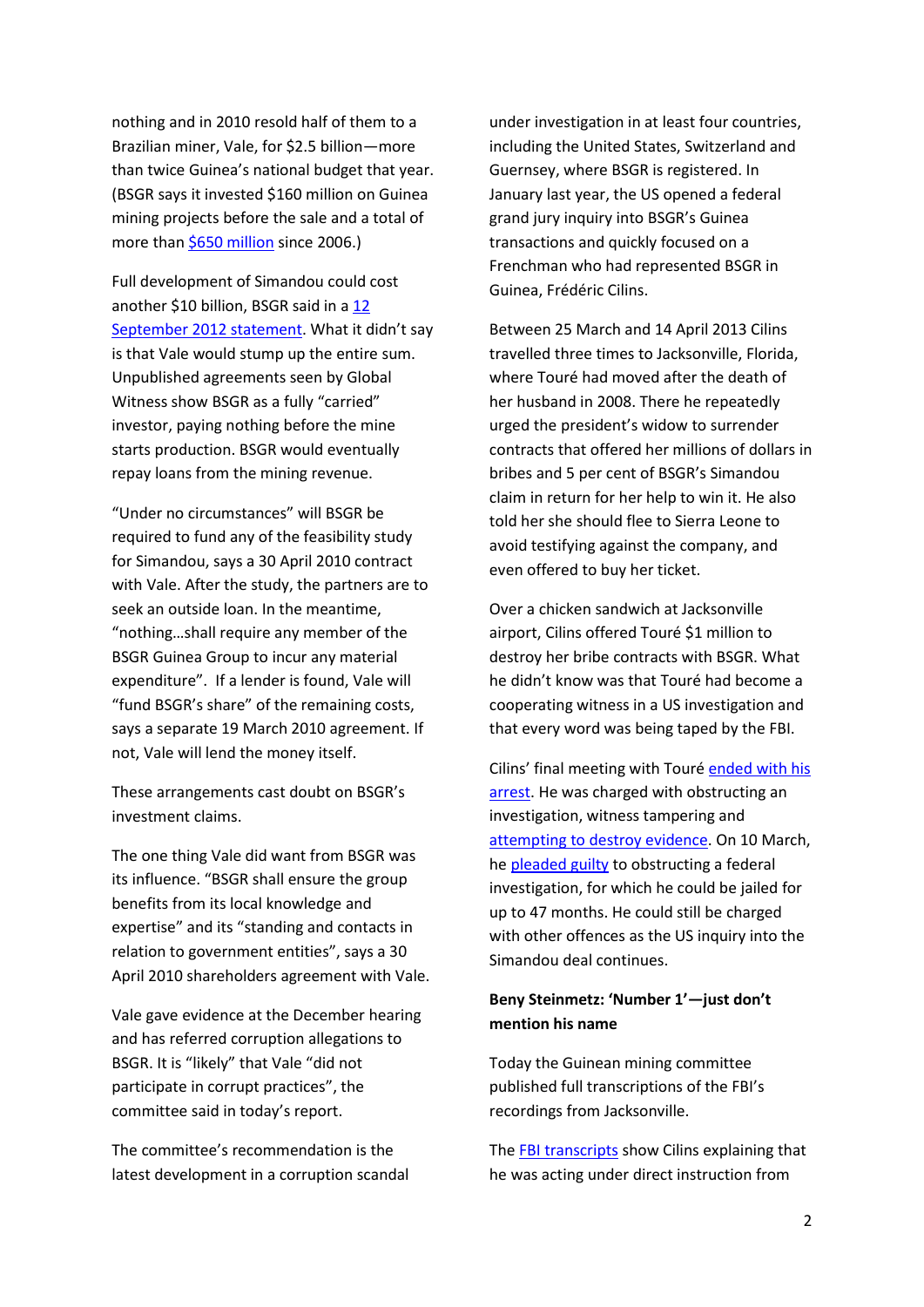Beny Steinmetz. Cilins describes Steinmetz as the "number 1" in BSGR. (Steinmetz claims that he is only an "adviser" and "consultant" to the company that bears his name.)

The transcripts of the 11 April meeting show Cilins telling Touré how Steinmetz personally approved paying her as much as \$11 million to ensure her continued cooperation. He promises her an up-front payment of \$1 million for destroying the evidence—split into two payments of \$200,000 and \$800,000 with \$5 million later. Then as much as \$5 million on top of that if BSGR retains Simandou:

> Cilins: There will be the 5 [million dollars] and there will be the 800 [thousand dollars]. That will make 6 for you overall… And depending on how it ends for him, if they don't cut of too much here and there, I don't know, there'll be even more. I don't know how much – 3, 4, 5 [million] more. I don't know – but there'll be even more. That's the message I've received directly from the Number 1, I don't even want to mention his name… Touré: The Number 1? Michael? Cilins: No, no… [whispers] Beny.

"Everything that I am telling you comes directly from Beny. The other day…I went to see him directly, to talk face-to-face," Cilins says. "He told me, 'listen… I want you to tell me, Frédéric, I want you to tell me that you have destroyed those papers.'"

## **'Of course you have to lie'**

Three days later, Cilins and Touré met again and he repeated the offer. In midconversation, he was arrested. He had \$20,000 in his pocket—money he had only minutes earlier offered Touré as "just a bit extra to help", as she waited for the \$1 million pay-off for handing over the contracts that implicated him and BSGR.

BSGR and Cilins say the contracts with Touré are forgeries. Before his guilty plea, Cilins had argued in his defence that he went to Florida to destroy fake documents that Touré was using to blackmail the company.

The FBI transcripts show a different story—a last-ditch attempt to cover up corrupt deals by destroying the evidence. Over four meetings with Touré lasting more than six hours in total, Cilins repeatedly urged her to mislead the grand jury probing BSGR's Guinea deals.

"But of course you have to lie," he says. "If you tell them you received anything, from anyone… you have a big problem."

It's also clear that Cilins knows the contracts which he will later say are phoney—are illegal.

"The risk is very serious for you and for everyone," he tells Touré. "But you personally have a problem. Because if they authenticate these documents, you'll be the first… Because it's forbidden to do that. Do you understand?"

But what if investigators subpoena the contracts for the grand jury, asks Touré.

"You have to destroy everything, urgently, urgently, urgently," says Cilins.

## **What BSGR didn't say about Frédéric Cilins**

BSGR has downplayed its relationship with Cilins, now awaiting sentencing for obstructing justice in the US.

In a 26 December 2012 letter to Guinea's mining committee, BSGR acknowledged that Cilins "helped or represented" BSGR during meetings with the mining minister and that he also helped set the company up in Guinea. But it went on to state:

"BSGR never signed any accord with Mr Cilins, formal or informal, such as a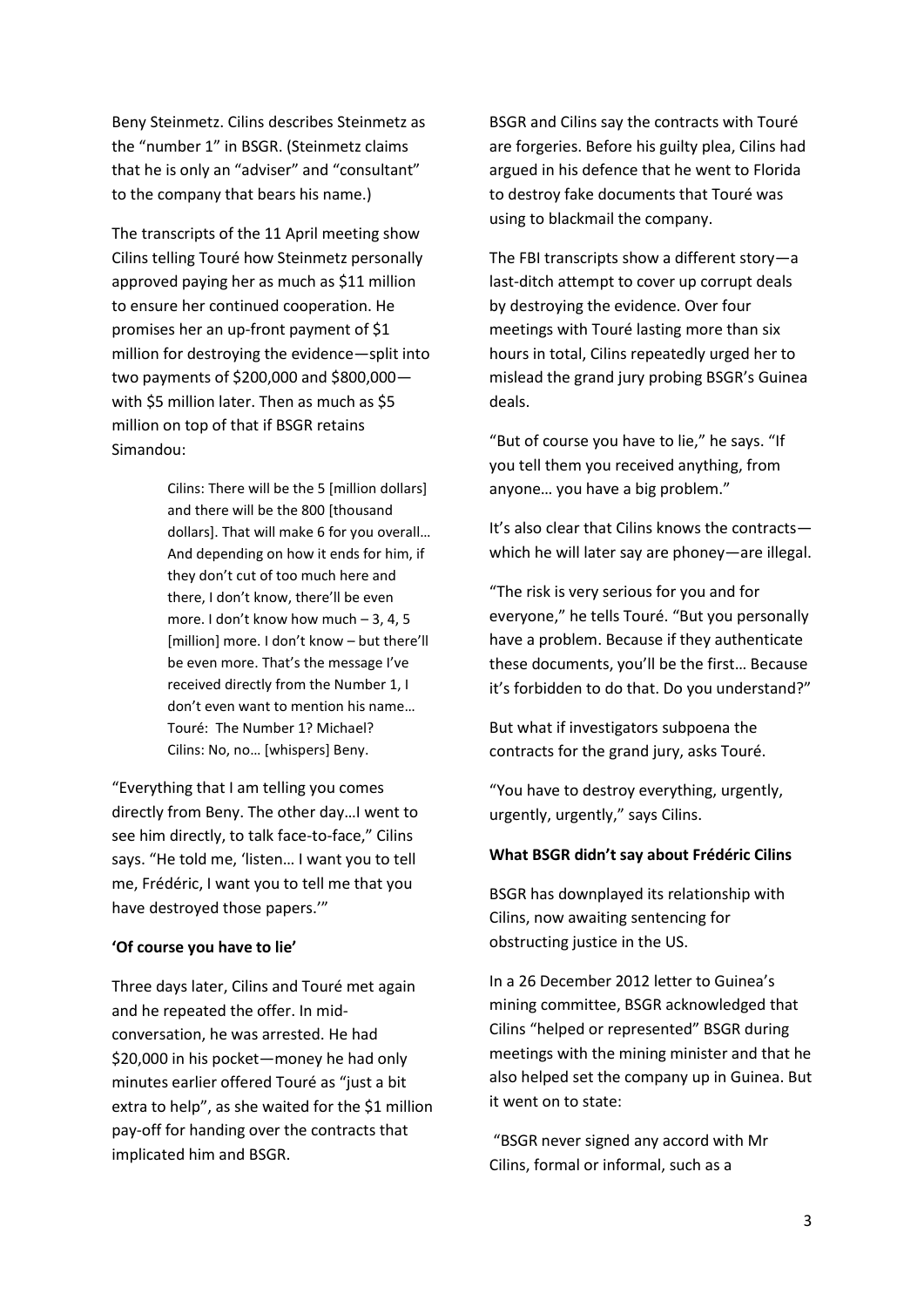commission contract under which he would receive a success bonus if BSGR obtained the mining rights to the Simandou deposit."

BSGR Director Dag Cramer wrote to Global Witness in December last year to distance the company still further from Cilins:

"It has been alleged that Mr Cilins was BSGR's agent, or had some kind of personal contractual relationship with BSGR. This was not the case," Cramer wrote. "BSGR did not at any stage have a contractual relationship with Mr Cilins personally, nor did it have any agreement with Mr Cilins himself to pay fees or commissions to him."

Newly revealed evidence shows BSGR's statements on Cilins are misleading and that the collaboration went further than previously known. As well as working for BSGR in Guinea, Cilins was also engaged by the company in three other countries over several years.

"As well as Guinea, I have collaborated with BSGR in Liberia, Mali and Sierra Leone on projects which did not always come to fruition," Cilins wrote in a [signed affidavit](https://www.documentcloud.org/documents/1105517-attestation-de-frederic-cilins-du-26-novembre-2012.html) retrieved from his briefcase by the FBI and now published by the mining committee.

"There has never been any question of me hiding my cooperation with BSGR. Of course I have always specified that I was not a collaborator of BSGR but rather was independent. But the essential component of my work consisted of representing the company and promoting its firepower."

## **What BSGR didn't say about Pentler**

In August 2013, [a Global Witness investigation](http://www.globalwitness.org/sites/default/files/New%20evidence%20ties%20BSGR%20to%20company%20behind%20Guinea%20mine%20bribery_2.pdf) revealed how Pentler Holdings, an offshore company used to channel Simandou payments to Touré, was set up by BSGR officials. BSGR transferred part of its

Simandou holdings to Pentler, which in turn promised her some of the shares as bribes.

BSGR has denied any connection with Pentler. It says the firm was established by Onyx Financial Advisors on behalf of Cilins and his partners. Onyx is "[fully independent of BSGR](http://www.theguardian.com/world/2013/aug/29/swiss-french-police-raids-linked-beny-steinmetz)," BSGR said on 14 August 2013—apparently ignoring the fact that both Onyx's directors are senior BSGR officials and that the two companies share a London address.

New evidence makes the link between BSGR and Pentler still clearer. A document seen by Global Witness—and not part of the evidence published by the Guinean committee—sheds light on how BSGR used Pentler to parcel out stakes in Simandou.

The document is a contract between Pentler and a Malian national, Ismaila Daou, dated 20 February 2006. It promises Daou a cut of Simandou and makes clear that Pentler is an intermediary used by BSGR to distribute shares.

"BSGR proposed to the Guinean government…the integration of Mr Ismaila Daou as a local partner [in Simandou]," the contract says. "In order to integrate Mr Daou, BSGR Guinea will transfer 17.65 per cent of its holding to Pentler, of which 13.32 per cent of will be attributable to Mr Daou."

It is unclear what Daou did to earn his share.

The same day, Pentler signed another [contract with Mamadie Touré.](https://www.documentcloud.org/documents/1105511-protocole-daccord-pentler-et-mamadie-toure.html) She was promised slightly more than Daou—her stake in Pentler worked out at 5 per cent of BSGR's Simandou concessions, his at 2 per cent. Global Witness revealed the existence of Touré's contract with Pentler [in April 2013,](http://www.globalwitness.org/library/damning-video-and-contracts-show-bsgr-was-lying-guinea-mining-scandal) citing other documents that made clear her stake was awarded as a bribe.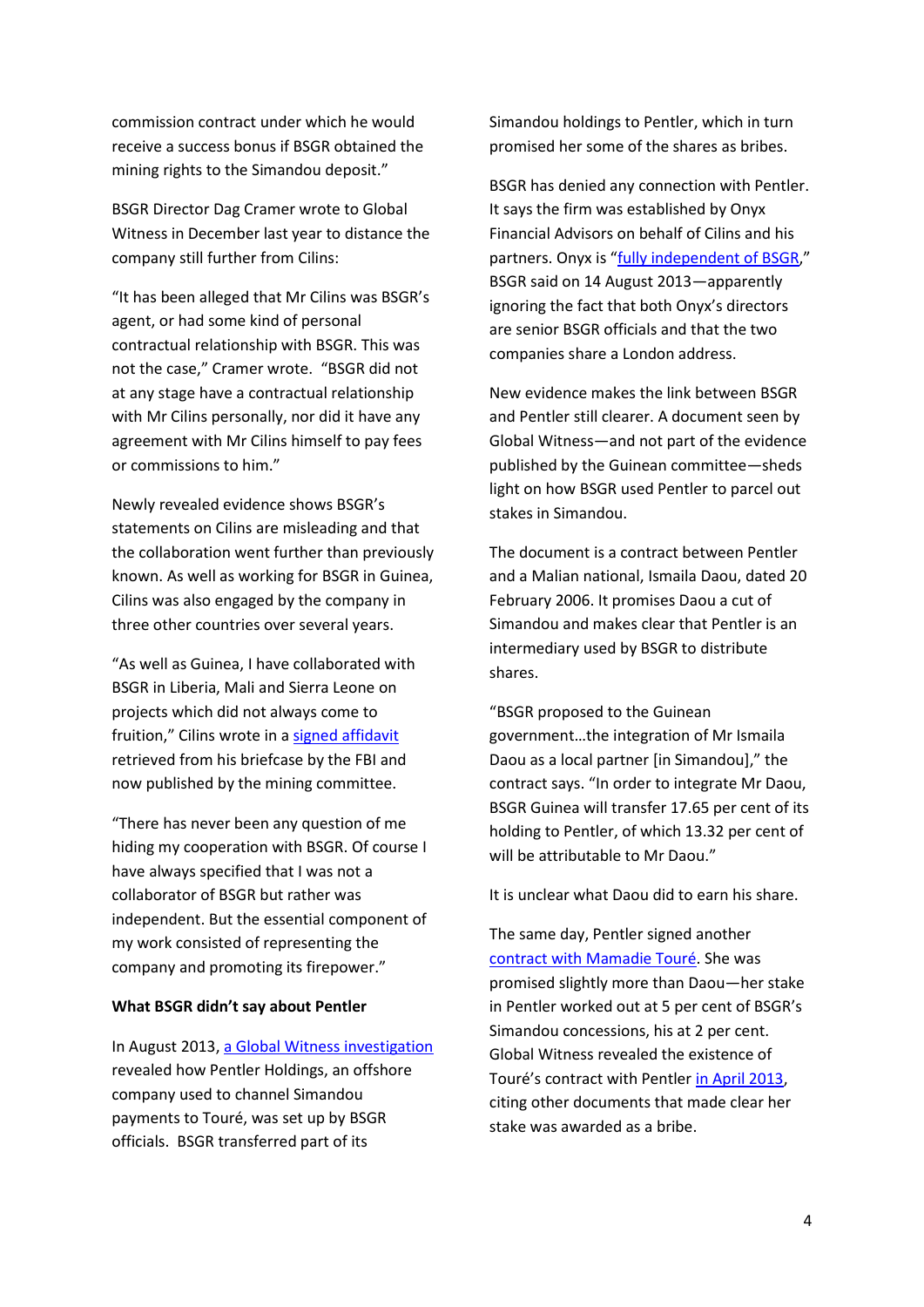Touré and Daou weren't the only ones to benefit from Pentler's largesse. On 18 March this year, the newsletter Africa Mining Intelligence published another Pentler contract (also shown to Global Witness by another source)—this time with Touré's halfbrother Ibrahima Sory Touré and another businessman, Aboubacar Bah. Also dated 20 February 2006, it promises Ibrahima Sory Touré and Bah more than \$15 million for their "assistance in developing the Simandou exploration and exploitation iron deposit…currently held by Rio Tinto".

The contract said the money would be disbursed in instalments as BSGR's Simandou project advances: the first payments would be triggered on obtaining the Simandou exploration permits, with more to follow as the mine enters production.

Between them, the various contracts show how Pentler was integral to BSGR's plans for Simandou.

## **'A million dollars laid out on the bed'**

Cilins first arrived in Guinea in 2006 with an open offer of millions of dollars for anyone willing to help BSGR acquire mines, according to Touré, who gave written evidence. Her testimony, now published by the mining committee, is an [insider account](https://www.documentcloud.org/documents/1105518-declaration-de-mamadie-toure-et-pieces-jointes.html) that claims BSGR's representatives used bribes to influence the confiscation of blocks 1 and 2 of Simandou from Rio Tinto and secure them for themselves.

Touré said in her testimony that she first encountered Cilins through Guinea's sports minister, Fodé Soumah, describing how at their first meeting Cilins offered cash and sought a meeting with the president.

"Cilins and Soumah said that if BSGR obtained the mining rights, \$12 million would be distributed to Guineans, including ministers

and civil servants and me," she said. "I personally introduced Cilins to the president. I explained that Cilins represented BSGR and that BSGR wanted mines in Guinea."

BSGR says the mining committee relied on "[fabricated evidence](http://www.bloomberg.com/news/2014-02-11/guinea-completes-review-of-billionaire-steinmetz-s-mine.html)" and that the "committee was established to provide a pretext to illegally seize our assets in Guinea". It said Touré's testimony is "a wholly incredible and unsupported version of events related by a witness who has sought to extort money from BSGR in the past" the [Financial](http://www.ft.com/cms/s/0/be0d00bc-bfc3-11e3-9513-00144feabdc0.html#axzz2yO00a3Qt)  [Times](http://www.ft.com/cms/s/0/be0d00bc-bfc3-11e3-9513-00144feabdc0.html#axzz2yO00a3Qt) reported today. Cilins said in written testimony that his only tie to Touré was a joint investment in a food import business.

Touré said Cilins' introduction to President Lansana Conté was a success. It quickly led to BSGR obtaining its first rights in Simandou two smaller concessions neighbouring Rio Tinto's blocks 1 and 2. Rio's rights remained the bigger prize, however, and by nurturing his relationship with Touré, Cilins was able to fix more meetings with the president—some attended by Beny Steinmetz himself.

Not that business always ran smoothly, Touré recalled, saying that at Steinmetz's first meeting with Conté, Cilins nearly scuppered the deal with a less than discreet request.

"That meeting ended badly after Cilins told the president that BSGR would also like to purchase his personal supply of diamonds," she said.

Despite the hitch, Touré said Steinmetz was pleased with her efforts and after the meeting he visited her in her home town of Dubréka a couple of miles outside the northern suburbs of the Guinean capital, Conakry. She said she pocketed \$200,000 at the end of the conversation, handed to her by the vicepresident of BSGR Guinea—her half-brother Ibrahima.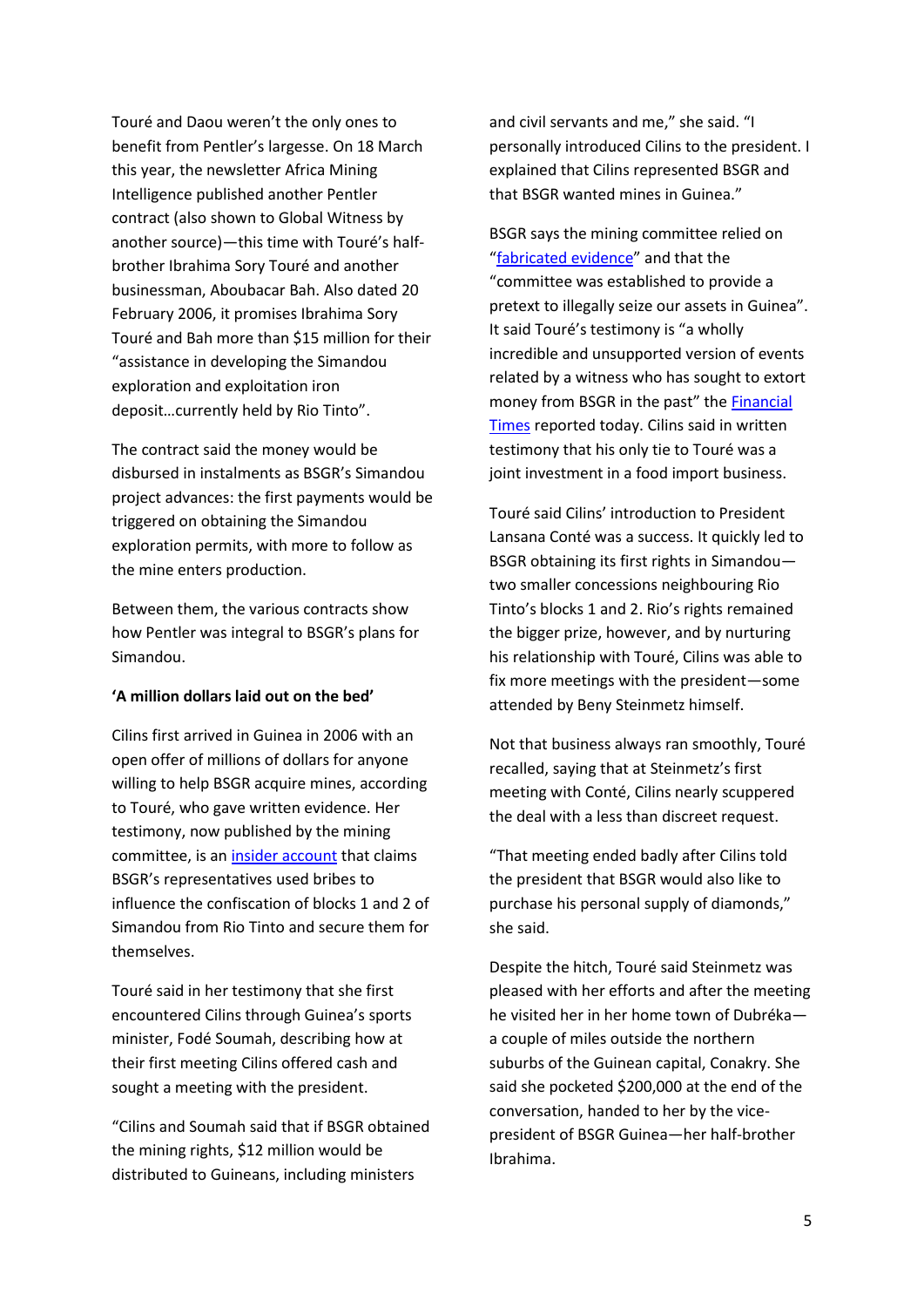In February 2006, she said, BSGR asked her to sign an agreement with Pentler—the *[protocole d'accord](https://www.documentcloud.org/documents/1105511-protocole-daccord-pentler-et-mamadie-toure.html)* published by the government committee, promising her five per cent of BSGR Guinea, potentially worth billions. "Cilins told me that Pentler Holdings was acting in the name of BSGR," she said.

In September, she helped organise a party for Guinean and BSGR officials (footage of which was published online by Global Witness in April last year). BSGR Chairman Asher Avidan "invited me to the reception because it would lend BSGR credibility if we were seen together," she said.

It was not long after that BSGR asked Touré to pressure President Conté to take blocks 1 and 2 of the four-block Simandou concession from Rio Tinto, according to her testimony. She succeeded. By mid-2008—after she had brokered three more meetings between BSGR officials and the president—Rio's rights to half its massive iron ore concession were cancelled.

BSGR immediately began manoeuvring to replace its competitor. As discussions advanced, the company eased the way by plying her with cash and jewellery, she said, recalling that in 2008 Avidan gave her a necklace and a chain of white gold inset with seven diamonds. She also claims to have received two Toyota Land Cruiser cars, delivered personally by Avidan. Conté told her to keep one and took the other for his children to use on holiday.

Around this time, her statement continues, the BSGR chairman invited Touré to BSGR's office in Conakry. "Avidan showed me a bed with American money laid out on it," she said. "He told me there was \$1 million there and that it was for me. Then he put the money in a bag and gave it to me."

## **Caterpillar tracks**

In December 2008, blocks 1 and 2 were awarded to BSGR. Days later, President Conté succumbed to illness and died after 24 years in power. Touré fled across the border to Sierra Leone.

Even in exile, the company continued to ensure Touré was well provided for, she said, telling the inquiry that early in 2009, a BSGR representative brought \$50,000 in cash and in the summer the firm's head of security, Issiaga Bangoura, arrived with another contract for her to sign. The new contract promised her \$4 million in four instalments, she said. This contract is not among those published by the Guinean inquiry.

Later that year, she received \$1 million from the account of a Lebanese intermediary, she said. Among the documents published by the mining committee is a 28 August 2009 invoice submitted by Touré's company, Matinda, requesting payment for a "[Caterpillar track](https://www.documentcloud.org/documents/1105512-factures-de-matinda-co.html)  [tractor](https://www.documentcloud.org/documents/1105512-factures-de-matinda-co.html)" and "Caterpillar track excavator" total value \$998,000. Another invoice, dated 20 December, adds \$2,000 for "repair of Caterpillar control circuit" to make a round million.

Touré then moved to Florida, where she says she received another million dollars by wire transfer. She says she understood all the payments to be from BSGR.

When the flow of money suddenly dried up, Touré turned to Guinea's newly installed junta for help. She travelled to Freetown in Sierra Leone and from there spoke with the Guinean army chief of staff. Not long after, two BSGR representatives—Patrick Saada and Michael Noy—came to meet her bearing yet another contract, according to her testimony. The cash started flowing again.

Bank statements published by the committee show Cilin[s wrote her cheques](https://www.documentcloud.org/documents/1105515-copie-des-cheques-signes-par-frederic-cilins-a.html) for a total of \$150,000 in July and August 2010. She got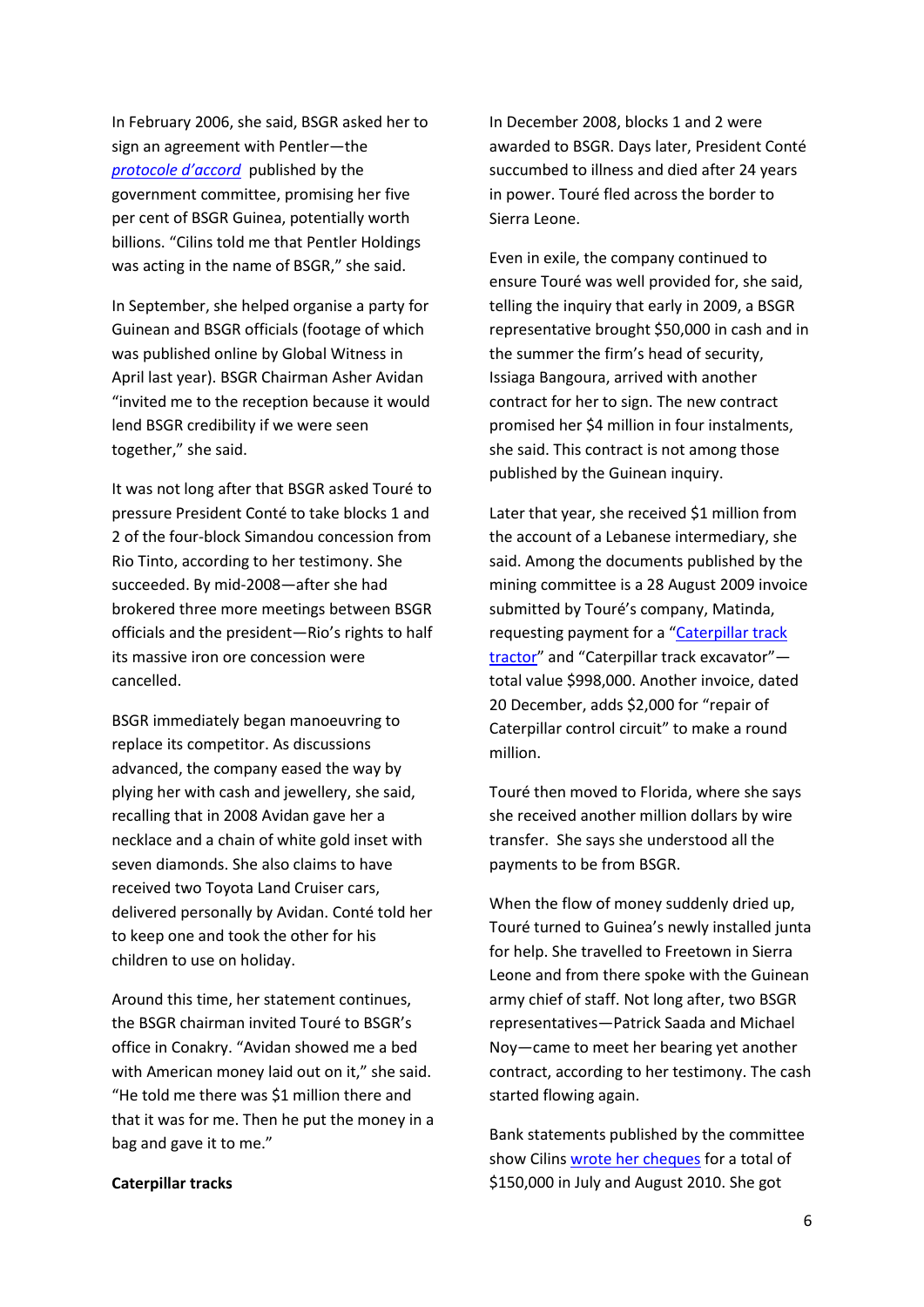another \$250,000 from one of Cilins' partners in Pentler, Avraham Lev Ran. He wired the money straight to Touré from an account in Israel, according to bank records cited by prosecutors in Cilins' New York court case.

In Freetown she signed a [new contract with](https://www.documentcloud.org/documents/1105504-contrat-et-declaration-signes-pentler-et-mamadie.html)  [Pentler](https://www.documentcloud.org/documents/1105504-contrat-et-declaration-signes-pentler-et-mamadie.html) confirming receipt of \$2.4 million the sum of the \$1 million "tractor" payments, the \$1 million wire transfer and the \$400,000 from Cilins and Lev Ran (there seems to have been no need to keep a record of the cars, jewellery and hard cash). The same contract promised her \$3.1 million more.

Later, Noy returned twice more with updated contracts "because Beny Steinmetz wanted one thing or another" in the text, Touré said. Then, on 3 August 2010, she signed a final deal to replace all the previous ones: \$5 million in two payments over four years.

Eight of Touré's BSGR contracts have now been published by the Guinean inquiry. It was these that Cilins travelled to Florida to destroy.

# **How much did Mamadie Touré get paid?**

Mamadie Touré signed at least eight contracts with BSGR and its representatives over more than five years, now published by the Guinean inquiry into the deals.

So what did she actually receive in return for helping the company get Simandou?

1. In 2010 (the document is undated) Touré signed a contract confirming **[receipt of \\$2.4 million.](https://www.documentcloud.org/documents/1105504-contrat-et-declaration-signes-pentler-et-mamadie.html)**

2. Of this, **\$1.4 million is documented**[: bank records](https://www.documentcloud.org/documents/1105512-factures-de-matinda-co.html) show \$1 million paid to Touré's company Matinda, ostensibly for a tractor and digger, and a further \$400,000 from BSGR associates Frédéric Cilins and Avraham Lev Ran. That still leaves \$1 million unaccounted for: Touré told the mining committee she received this by wire transfer to her Florida account.

3. In he[r testimony to the mining committee,](https://www.documentcloud.org/documents/1105512-factures-de-matinda-co.html) Touré describes previous **hard-cash payments totalling \$1.25 million**: \$1m in a bag from BSGR Chairman Asher Avidan; \$200,000 from her half-brother, BSGR official Ibrahima Sory Touré; and \$50,000 brought to her in Sierra Leone by a representative of Avidan.

4. She also says she received more wire transfers after signing her [final contract with BSGR](https://www.documentcloud.org/documents/1105509-engagement-pentler-et-mamadie-toure-03082010.html) on 3 August 2010. That document promised her \$5 million; it isn't clear how much of this she received.

# **Promises, promises**

1. [A 20 February 2006 contract](https://www.documentcloud.org/documents/1105511-protocole-daccord-pentler-et-mamadie-toure.html) promises Touré 5 per cent of BSGR's Guinea business.

2. Touré told the inquiry that a 2009 contract promised her \$4 million in four instalments. This contract is not among those published by the committee.

3. The undated 2010 contract, in which Touré confirms receipt of \$2.4 million, promises her another \$3.1 million.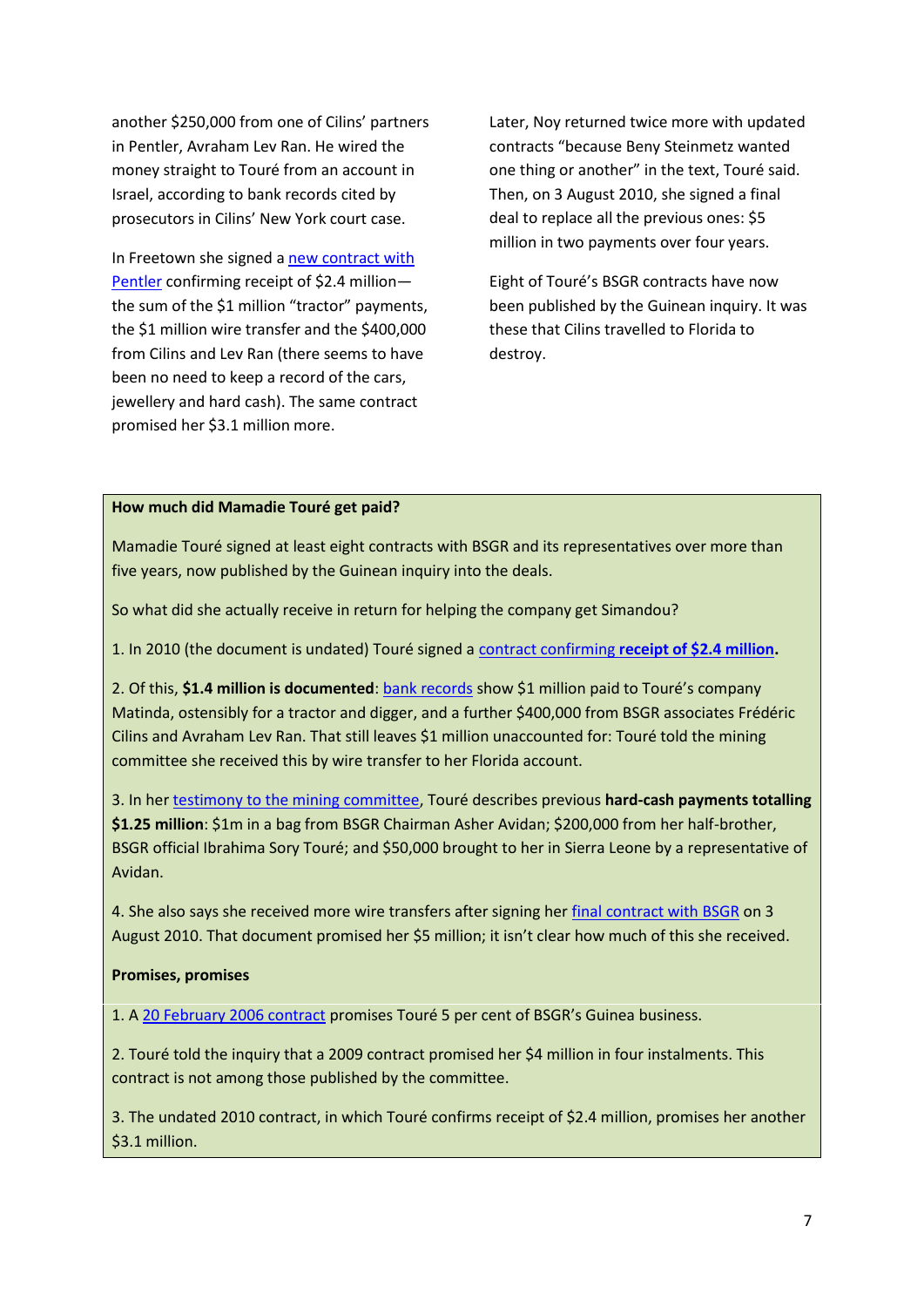4. The final contract, signed on 3 August 2010, promises her \$5 million in two instalments. Touré said in her testimony that the money was a replacement for the 5 per cent stake promised earlier.

5. FBI transcripts from April 2013 show Cilins promising Touré \$1 million—\$200,000 up front and \$800,000 later— to destroy the contracts, and a further \$5 million later still. He also promises additional payments of up to \$5 million, depending on the success of BSGR's Guinea investment. It could be "**\$11 million all in all**," Cilins says.

# **Just a friend of the president's family**

BSGR not only denies having had any business dealings over Simandou with Touré, but also argues—somewhat strangely—that Touré was never married to President Conté.

"Touré…was not the wife of President Conte," BSGR wrote to Guinea's mining committee in its 26 December 2012 letter. "BSGR has no knowledge of any influence she could have had over the president." The point was emphasised three times in that document. It was also reiterated several times by Cilins' defence in court.

The FBI surveillance lays bare the reasoning behind the denial. During their 11 April meeting, Cilins warns Touré about the danger of identifying herself as the wife of the president.

"This is very important. If you are officially married, you're getting into a category that is very, shall we say, dangerous, exposed."

The US Foreign Corrupt Practices Act makes it "unlawful for certain classes of persons and entities to make payments to foreign government officials to assist in obtaining or retaining business", [says the Department of](http://www.justice.gov/criminal/fraud/fcpa/)  [Justice](http://www.justice.gov/criminal/fraud/fcpa/). It's clear from the transcripts that Cilins knew Touré's marriage made any dealings with her all the more sensitive.

"If you're considered a spouse, you take on an extra risk… you have an extra responsibility not to get involved in business," Cilins warns.

"This is even more risky and dangerous as a wife, than if you're not a wife. You know what I'm saying? Because as a non-spouse, you have the right to conduct business. As a spouse it gets more complicated…you have to prove you didn't profit from your marriage."

Instead, Cilins suggests she might tell investigators she was "just a friend of the president's family".

That argument may be aimed at shielding Cilins and BSGR from corruption law. But it doesn't fit the evidence. Global Witness has seen a scan of [Touré's diplomatic passport](http://www.globalwitness.org/sites/default/files/library/Mamadie%20diplomatic%20passport.jpg). It's marked "*épouse PRG*"—spouse, President of the Republic of Guinea.

# **'I was indiscrete'**

BSGR was aware from the outset that its relationship with Touré was sensitive—so much so that Guinean media were told to keep quiet about it.

In April 2013, Global Witness published [a](http://www.youtube.com/watch?v=HOfNE2gZH1o)  [video of a September 2006 meeting](http://www.youtube.com/watch?v=HOfNE2gZH1o) at which BSGR outlined its mining plans around Simandou, where Touré was the guest of honour. There she was publicly introduced to senior BSGR executives, with Cilins translating.

Journalists at the event were told "not to quote the President's wife but to say instead that it was Minister Souaré who presided over the event," wrote Guinean journalist Sarata Souadou in an article after deciding to ignore the instructions.